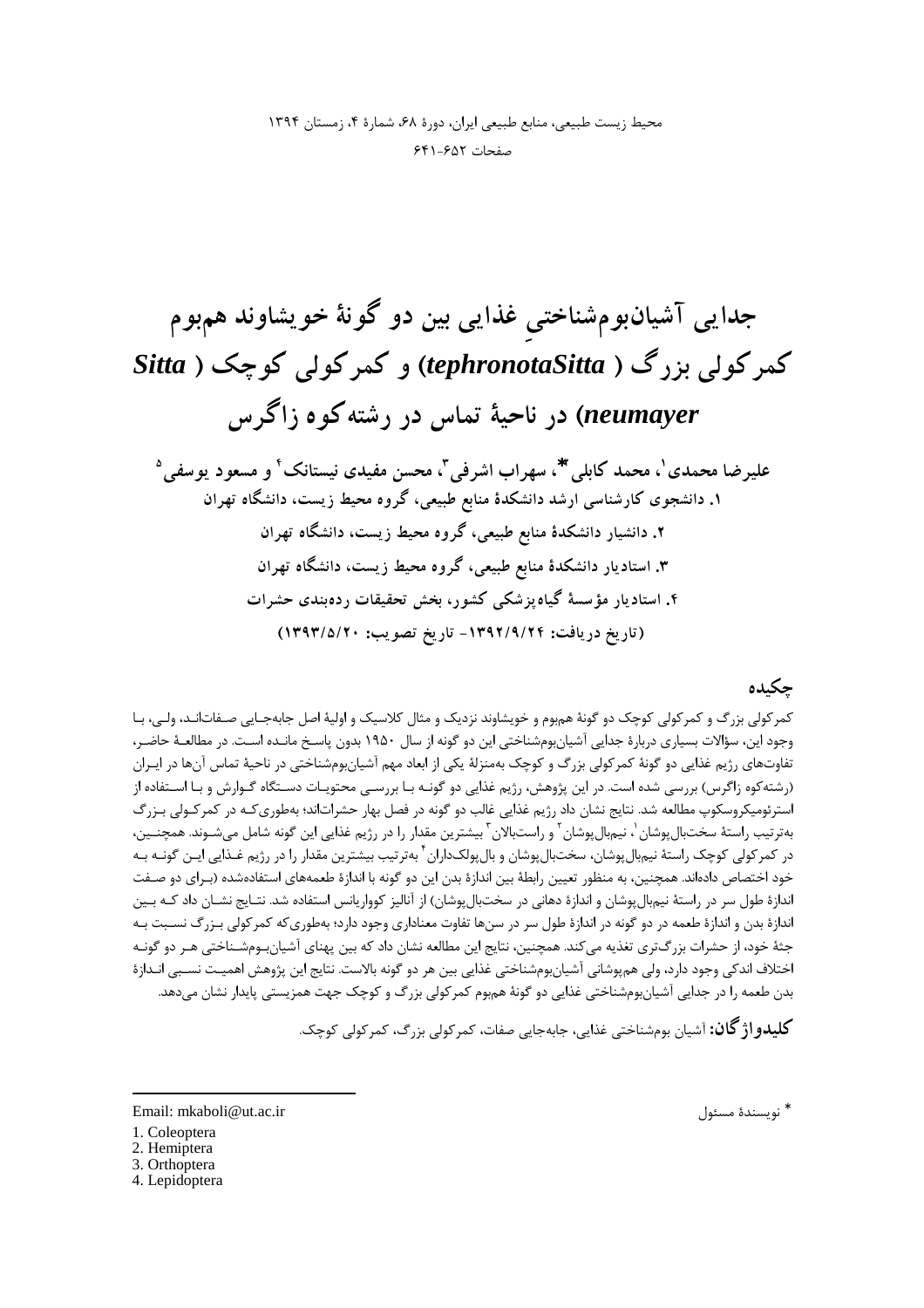#### **1. مقدمه**

اصل طرد رقابتی گاس (1973, Gause) بیان میکنــد كه گونههای مختلف ولـی بـا نیازهـای بـومشـناختی مشابه نمیتوانند همزمان آشـيانهـای بـومشـناختی مشترک را اشغال کنند. این اصل بیـان مـیکنـد کـه همزيستي پايدار گونهها درون يک جامعه فقط زمـاني امکانپذیر است که تفـاوتهـای هـرچنــد جزئـی در منــابع مــورد اســتفادة دو گونــه وجــود داشــته باشــد Hutchinson, 1957 a, 1978b; Pianka, 1975; ) @
5 8,@
34 D4>1,2 C

 .(Wang *et al*, 2005 در جهت كاهش شباهتهاى آشيانبومشناختى خــود تكامــل يابنــد. همچنــين، انتخــاب طبيعــى بايــد ویژگیهای زیستشناختی گونههای مرتبط باهـم را به نحوى توسـعه دهـد كـه بتواننـد بـدون رقابـت بـا یکـدیگر از منــابع یکســان اســتفاده کننــد ( .Grant 1975). بنابراین، هنگامی کـه گونـههـای هـمبـوم یـا همزیستگاه نیازهـای بـومشـناختی مشـابهی دارنـد و همچنین منابع غذایی نقش محـدودکننــده دارد، بــه نظر میرسد که تقسیم آشیانبومشناختی یـا جـدایی آشیانبومشـناختی نقشـی کلیـدی و بسـیار مهـم در <sub>هم</sub>جایی<sup>'</sup> پایدار و درازمـدت گونـههـا ایفـا مـیکنـد Schoener, 1965; Moermond, 1979; Huey and ) ( . Pianka, 1981; Alatalo and Moreno, 1987

هنگامی که دو گونهٔ خویشاوند یا دو گونـهای کـه ارتباط بسيار نزديكي باهـم دارنـد از نظـر جغرافيــايي همپوشانی دارند، (ناحیهٔ همجا)، تفاوت بین آنهـا در ناحیــهٔ هــمپوشــانی بســیار بــارز و برجســته اســت؛ بـهطـوري كــه بــهآســاني از يكــديگر تشــخيص داده مے شوند (Grant, 1975). ولی هنگامی که بخشــی از محــدودۀ يــراكنش گونــههــا در خــارج از ناحيــۀ هم پوشانی قـرار داشـته باشـد (ناحيـهٔ دگرجـا)، ايـن تفاوتها بسيار كم يا بهطور كلبي محبو خواهـد شـد؛ بهطوری که تفکیک گونهها از همـدیگر بسـیار دشـوار خواهد بود. این اصـل بـه اصـل جابـهجـایی صـفات<sup>۲</sup> Brown And Wilson, 1956; Grant, ) معروف است

1972). بــراي اثبــات وقــوع جابــهجــايي صــفات در گونههای خویشاوند همبوم شـرایط مختلفـی وجـود دارد که یکی از آنها جدایی رژیم غذایی دو گونــه در Losos, 2000; Schluter, مناطق هم بوم است ( .(2000

مطالعهٔ نحوهٔ جدایی آشیانبومشناختی گونههـای خویشاوند نزدیک در گونههای مختلفی از پرنـدگان از قبيل باكلان بزرگ <sup>۳</sup> و باكلان تاجدار <sup>۴</sup> ( Lack, 1945; Grant and Grant, ) سهر مهای داروین ( .Grant and Grant, 2002)، دو گونه چکچـک<sup>۵</sup> ( Kaboli *et al*., 2007) و دو گونه سهرهٔ سرخ۶ مطالعه شده اسـت. پـژوهش در در این زمینه، مورد علاقهٔ بومشناسان تکـاملی بـوده و مطالعات گسـتردهاي در ايـن زمينــه صـورت گرفتــه است. کمر کولی بزرگ و کوچک دو گونـهٔ خویشـاوند همبوماند کـه در نــواحي وســيعي از غــرب ايــران بــه Grant, 1975; Vaurie, ) حضور دارنـد 1950). با وجود اينكه اين دو گونه كلاسـيک و اوليــه اصل جابهجايي صفات محسوب مـيشــوند، همچنــان امکان وقوع اصل جابهجایی صـفات در ایــن دو گونــه مورد سؤال محققان بسياري واقع شده و هنــوز بــدان ياسـخى داده نشـده اسـت (Grant, 1975). هـدف از پژوهش حاضر بررسـي جـدايي آشـيانبـومشـناختي غذایی کمرکولی بزرگ و کمرکولی کوچک بـهمنزلـهٔ یکی از مهمترین ابعاد آشیانبومشناختی و همچنـین یکی از مفروضات مهم جابـهجـایی صـفات در ناحیـهٔ تماس آنها در ایران (رشتهکوه زاگرس) است.

## **1.** مواد و روش ها

 **/",
 . 1 . 2** نمونهبرداری در فصل بهبار در سبالهبای ۱۳۹۱ و ۱۳۹۲ در مناطق کوهستانی اسـتانهـای مرکـزی،

اصفهان، فارس و كرمانشاه (ناحيــهٔ تمــاس ايــن دو گونه در رشته کوه زاگرس) انجام شد (شکل ۱). ۸۱

 $\overline{a}$ 

 $\overline{a}$ 

<sup>3.</sup> *Phalacrocorax carbo*

<sup>4.</sup> *P.aristotelis*

<sup>5.</sup> *Oenanthe oenanthe libanotica*, *O. lugens persica*

<sup>6.</sup> *Carpodacus eos*, *C.rubicilloides*

<sup>1.</sup> coexistence

<sup>2.</sup> Character displacement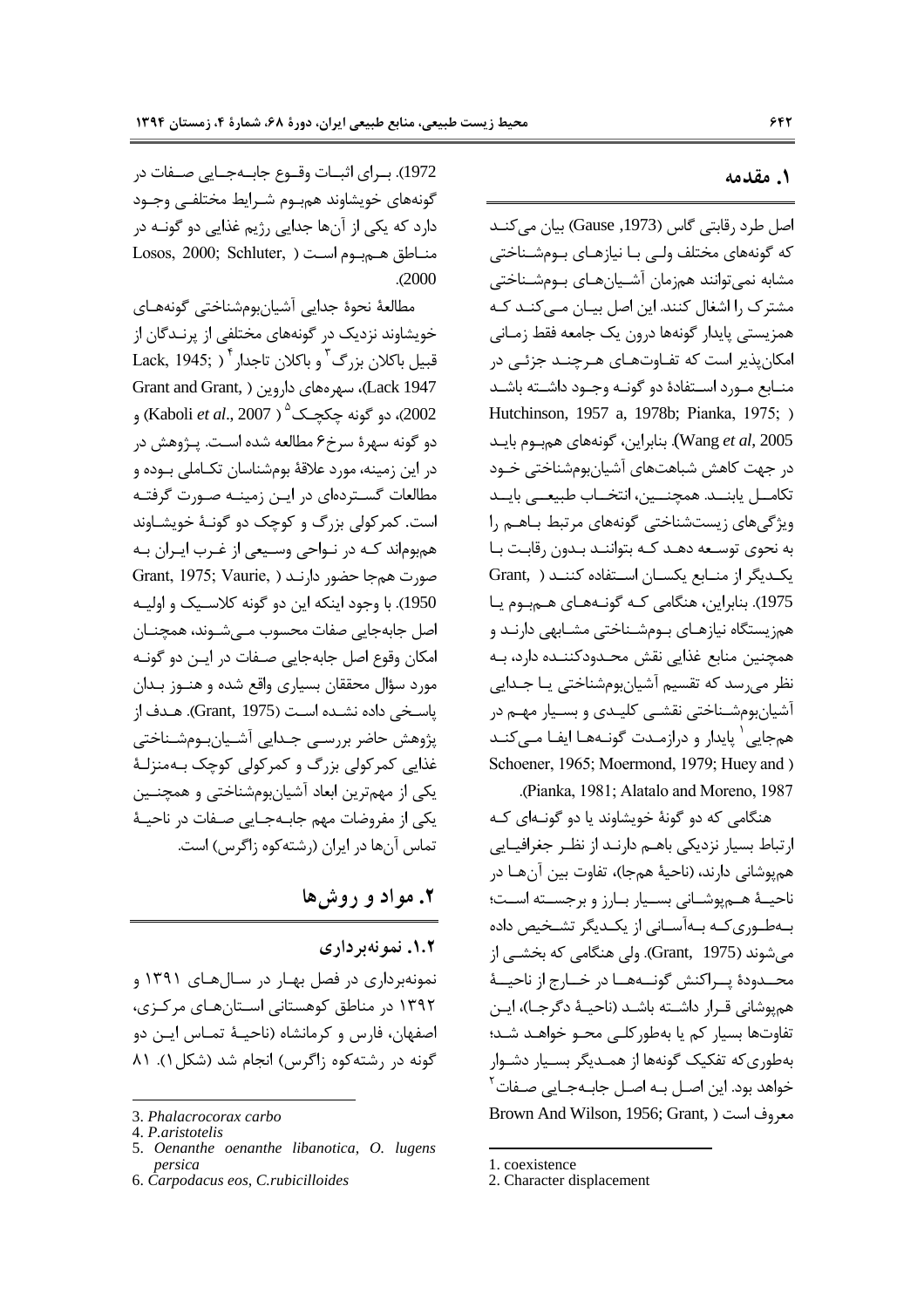فرد کمرکولی (۴۹ کمرکولی بزرگ و ۳۲ کمرکولی كوچک) از اين استانها با مجوز سـازمان حفاظـت محیط زیست نمونهبرداری شـد. بلافاصـله پـس از نمونه گیری به تفکیک دستگاه گوارش، هر فـرد در محل جدا و به تفکیـک همـراه برچسـب اطلاعـات شامل زمان و مکان صید و مختصات جغرافیایی در داخل تيوبهاي ١٢٠ ميلي ليتري، كه حاوي الكـل اتــانول ۹۶ درصــد بودنــد، قــرار داده شــدند. در آزمایشگاه، دسـتگاه گـوارش نمونـههـا تفکیـک و شناسایی شد. قطعات و اندام حشرات با استفاده از استرئوميكروسكوپ (با بزرگنمايي × ۴۰۰-۶/۳) بررسی و شناسایی شد. تعیـین جایگـاه ردهبنـدی حشرات با بهرهگیری از کلیدهای شناسایی معتبـر مربوط به فونحشرات فلات ايران و نــواحي مجــاور شناســایی و طبقــهبنــدی شــد ( Triplehorn *et* .( *al*.2005; Harz, 1975

**۲.۲.** تجزیه و تحلیل محتویات دستگاه گوارش جهت تجزيه و تحليل رژيم غـذايي از سـه فـاكتور درصد فراوانی نسـبی: بسـامد حضـور یـک طبقـه طمعه تقسيم بر بسامد حضور همهٔ طبقـات طعمــه × ۱۰۰، درصد حضـور: بسـامد حضـور یـک طبقـه طعمه تقسیم بـر تعـداد کـل نمونـههـای دسـتگاه گوارش × ۱۰۰ و حجم نسـبي: حجـم نسـبي يـک طبقه طعمه تقسيم بر حجم همهٔ طبقات طعمـه × 5@% .(Andreas *et al*., 2013) 100 5 G\$9 فراوانی نسبی نشان دهندهٔ اهمیت نسبی یک طبقه طعمــه بــراســـاس فراوانـــى آن، درصــد حضـــور نشان دهندهٔ اهمیـت یـک طبقـه طعمـه در میـان تعداد کل نمونههای دستگاه گوارش و درصد حجم نسبی نیز بیانگر نسبت حجم هر طبقـه طعمـه در نمونههای دستگاه گوا<sub>د</sub>ش است ( Andreas *et al.,* 2013). در این مطالعه، برای تعیین پهنـای آشـیان غذایی از معیار لوینز <sup>۱</sup> (B) (رابطهٔ ۱) استفاده شـد (Levins , 1968) كه بـراي اســتانداردكـردن آن از معيار استاندار دشدة لوينز (رابطة ٢) استفاده شـد. همچنین، جهت تعیین همپوشانی آشیان غذایی از  $\overline{a}$ 

1. Levin's measure

شاخص هورن<sup>۲</sup> (رابطـهٔ ۳) اســتفاده شــد ( ,Krebs . (1999

$$
B = \frac{1}{\sum p_j^{\tau}} \tag{1}
$$

$$
B_A = \frac{B - 1}{n - 1} \tag{7}
$$

$$
R_{\!o} =
$$

$$
\frac{\sum (p_{ij} + p_{ik}) \log (p_{ij} + p_{ik}) - \sum p_{ij} \log p_{ij} \sum p_{ik} \log p_{ik}}{\text{rlog}^{\text{r}}} \tag{7}
$$

در رابطـــهٔ ۱، B شــــاخص پهنــــاى آشــــيان  $\mathfrak j$  بومشناختی لوینز و  $p_i^\curlyvee$  نسبت افرادی که از منبع j اســتفاده مــىكننــد و در رابطــهٔ ۲، B<sub>A</sub> معيــار اسـتانداردشـدهٔ لـوينز، B شـاخص پهنـاى آشـيان بومشناختي لوينز و n تعداد حـالات ممكـن منـابع  $\mathsf{L}$ است. در رابطهٔ ۳نیز،  $R_o$ ، شاخص همپوشانی بـین  $i$  و i بیز نشاندهندهٔ نسـبت منبــع i از $p_{ij}$  ،  $k$  و j کل منابعی که از سوی گونهٔ j استفاده مـیشـود و نشاندهندهٔ نسبت منبع i از کل منــابعی کــه  $p_{ik}$ از سوی گونه k استفاده می شود.

در ايـن مطالعــه، دو راســتهٔ سـختبــالپوشــان و نـیم.بـالپوشـان، کـه بیشـترین بسـامد حضـور را در دستگاه گوارش این دو گونه داشتند، انتخاب و سپس بقایایی از بـدن ایـن دو طعمـه، ماننـد طـول سـر در راستهٔ نیم.بالپوشان و طول انـدام دهـانی۳ در راسـتهٔ سختبالپوشان، که میتواند گویای اندازهٔ جثهٔ طعمهٔ مصرفشده باشد، با استفاده از استرئومیکروسـکوپ و نـرمافـزار Dino capture 2 انـدازهگیـری شـدند. همچنـــین، بـــرای بررســـی تفـــاوت در صـــفات اندازهگیریشده (طول سر در راستهٔ نیمٖبـالپوشـان و طول اندام دهانی در راستهٔ سختبالپوشان) از آنـاليز کوواریانس با رعایت همگنی واریـانسهـا و همچنـین آزمون منويتنىيو<sup>۴</sup>استفاده شد.

2. Horns index

 $\overline{a}$ 

3. mandibles

<sup>4.</sup> Mann- Whitney U - test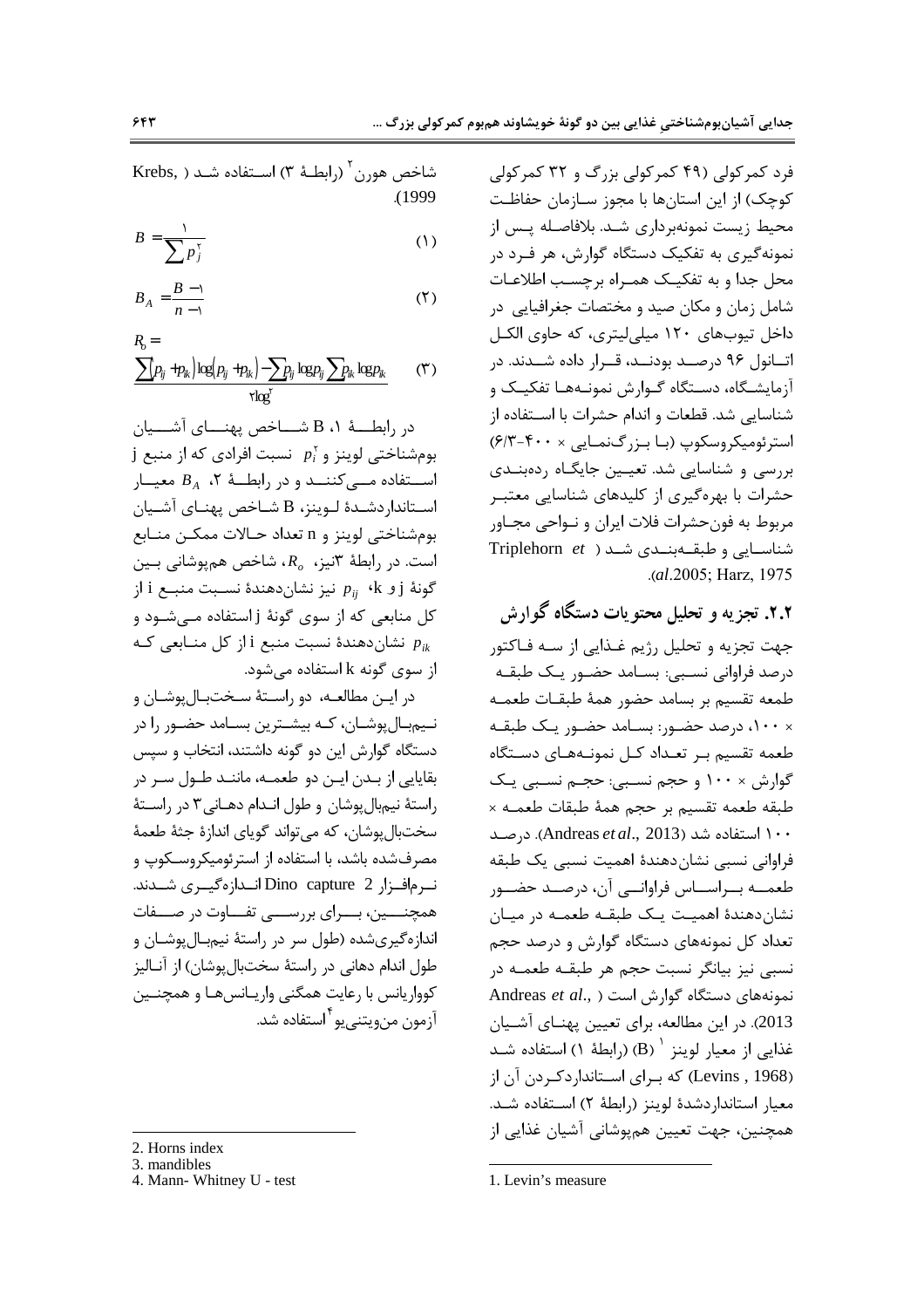

شکل ۱. (الف): نقاط نمونهبرداري کمرکولي بزرگ و کمرکولي کوچک در رشتهکوه زاگرس (استانهاي مرکزي، فارس، اصفهان و کرمانشاه) و (ب): نقشهٔ پراکنش کمرکولی بزرگ و کمرکولی کوچک در جهان (اقتباس از Grant, 1975)

**] 3 .**

۰۱.۳. تر کیـــب غــــذایی حشــــرهخــــواری در کمر کولی بزر گ

نتايج حاصل از تجزيــه و تحليــل محتويــات گوارشــى ۴۹ فـرد از كمركـولي بـزرگ نشـان داد كـه راسـتهٔ سختبالپوشان در جايگاه اول رژيم غذايي اين گونـه قرار دارد و راستهٔ نیمبالپوشـان و راسـتبـالان بـه ترتیب جایگاه دوم و سوم را در رژیم غذایی این گونـه بــه خــود اختصــاص دادهانــد (جــدول ۱). راســتهٔ نیم.بال پوشان اگرچه از نظر درصـد فراوانـی حضـور و درصد حضور در جایگـاه دوم در بـین سـایر حشـرات شناساییشده قرار دارد، از نظر درصد حجم نسـبی در جايگـاه اول قـرار دارد (جـدول ١). همچنـين، نتـايج تجزیه و تحلیل در سـطح خـانواده نشـان داد کـه در راســـتهٔ ســـختبـــالپوشـــان در بـــين دو خـــانوادهٔ

شناساییشده سوسکهای خـاکزی <sup>۱</sup> و سوسـکـهـای سرخرطومی<sup>۲</sup> هر دو حجم نسبی (۲۰ درصد) برابـری دارند. همچنین، در راستهٔ نیمٖبالپوشان، ســن گنــدم <sup>۳</sup> از خــانوادة Scutelleridae بــا حجــم نســبي ۴۹/۷۵ درصد در این راستهٔ جایگـاه اول را دارد و پـس از آن خانوادهٔ سنهای بدبو<sup>۴</sup> با حجم نسبی ۳۵/۵ درصد در جایگـاه دوم در ایـن راسـته قـرار دارد. همچنـین، در راستهٔ راستبالان خانوادهٔ ملخهای شــاخک *ک*وتــاه <sup>۵</sup> بــا حجم نسبی ٢٨ درصد در اين راسـته در جايگـاه اول قرار دارد و پس از آن خانوادهٔ ملخهای شاخکبلند<sup>۶</sup> با با حجـم نسـبي ٨ درصـد در جايگــاه بعــدي در ايــن راسته قرار مي گيـرد. همچنــين، نتـايج رژيــم غــذايي کمرکــولی بــزرگ بــه تفکیــک بــرای هــر اســتان در ضميمه آورده شده است (ضميمة ١).

1. Carabidae

 $\overline{a}$ 

- 2. Curculionidae
- 3. Eurygaster integriceps
- 4. Pentatomidae
- 5. Acrididae
- 6. Tettigoniidae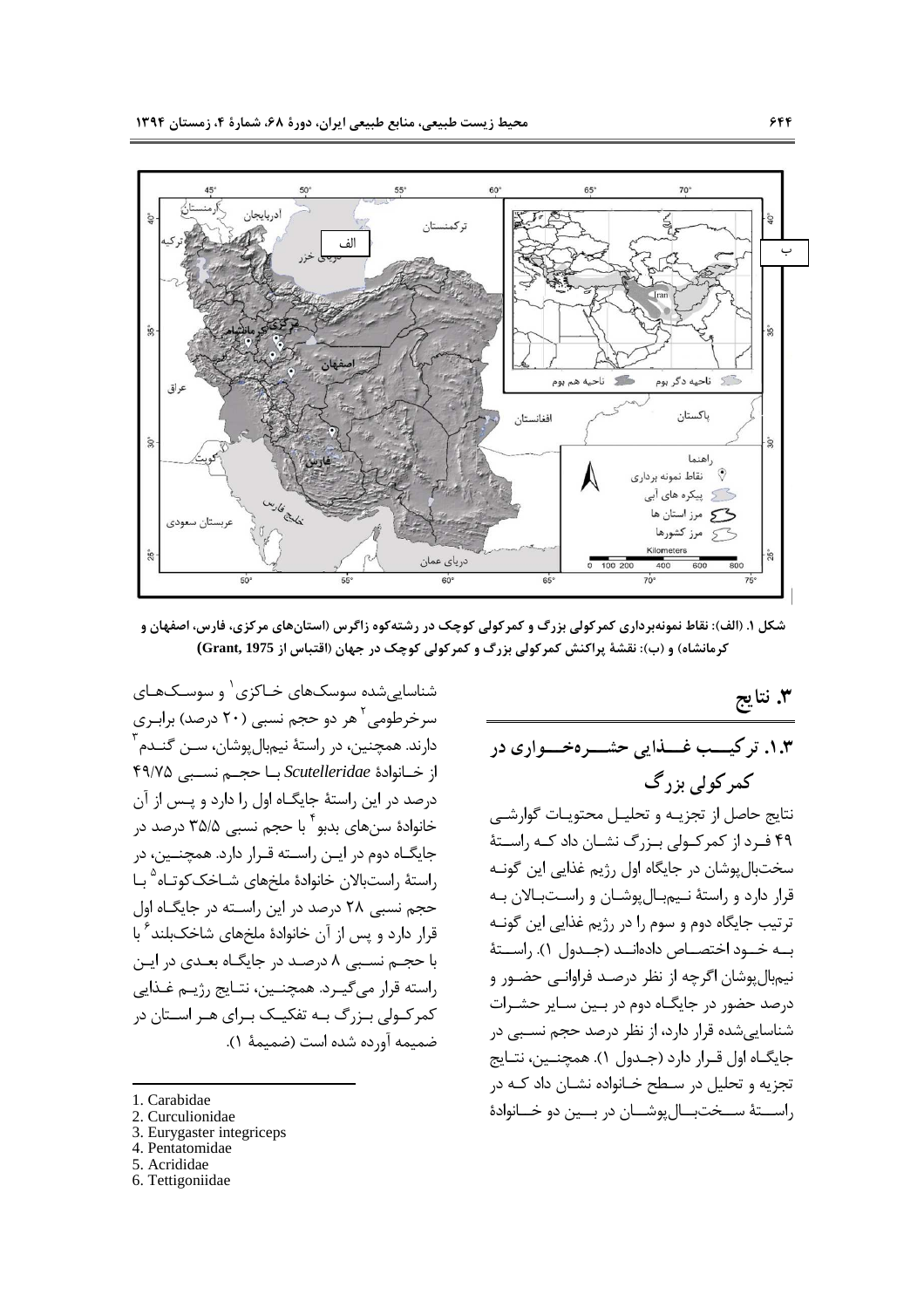| درصد حجم تسبی | درصد حضور                     | درصد فراوانی نسبی حضور | بسامد حضور | نام فارسی     | طعمه               |
|---------------|-------------------------------|------------------------|------------|---------------|--------------------|
| 78197         | $Y\Delta/\Delta$              | $f \cdot  Y $          | ٣٧         | سختبال يوشان  | Coleoptera         |
| $T$ $V$ $N$   | ۴۶۱۹۳                         | ۲۵                     | ۲۳         | نيمبال پوشان  | Hemiptera          |
| ۱۵/۳۸         | $\mathbf{r} \cdot \mathbf{r}$ | 18/T                   | ۱۵         | راستبالان     | Orthoptera         |
| 9/51          | 18/78                         | $4/\gamma\Lambda$      | ٩          | بال پولکداران | Lepidoptera        |
| $Y/\Delta P$  | 9/15                          | $\frac{9}{5}$          | ٣          | بالءضشائيان   | <b>Hymenoptera</b> |
| $\Delta/15$   | 9/15                          | $\tau/\tau$ ۶          | ٣          | سنجاقکشکلان   | Odonata            |
| $\Delta/15$   | $\mathbf{Y}/\cdot\mathbf{f}$  | $1/\cdot \Lambda$      |            | شىخكھا        | Mantodea           |
| $1/7\Lambda$  | $Y/\cdot$ ۴                   | $1/\cdot \Lambda$      |            | بالتورىها     | <b>Neuroptera</b>  |

جدول ۱. بسامد حضور، درصد فراوانی نسبی حضور، درصد حضور و درصد حجم نسبی طعمههای شناسایی شده در محتویات گوارشی ۴۹ فرد از کمرکولی بزرگ در استانهای مرکزی، فارس، اصفهان و کرمانشاه

غذایی کمرکولی کوچک به تفکیک بـرای هـر اســتان در ضميمه آورده شده است (ضميمهٔ ٢).

**۳.۳. هم**پوشانی و پهنای آشیانبومشناختی غذایی پهنای آشیانبومشناختی محاسبهشده برای هـر دو گونه اختلاف اندکی را نشان میدهد؛ بهطـوری کـه پهنای آشیانبومشـناختی بـرای کمرکـولی بـزرگ ۴۲/۰ و پهنای آشیان بومشناختی برای کمرکولی کوچک ۰/۴۹ است. همپوشانی آشیانبومشـناختی برای هر دو گونه با استفاده از فراوانی نسبی حضور و همچنین حجم نسبی محاسبه شـد (جـدول ۳). نتايج برآورد همپوشاني آشيانبومشناختي براي هر دو گونه نشان داد که همپوشانی آشیانبومشناختی در بين گونههاى مطالعهشده بالاست (جـدول ٣). هنگامی که از حجم نسبی طعمههای مصرفشـدهٔ کمر کولی بزرگ و کمر کولی کوچک استفاده شـد، نتایج همپوشانی برای هر دو گونه انـدکی بـالاتر از حالتی بود که از فراوانی نسبی حضور استفاده شد.

# **۲.۳.** تر کیب غذایی حشـرهخـواری در کمر کـولی **کوچک**

نتایج حاصل از تجزیه و تحلیــل دســتگاه گــوارش ۳۲ فــرد کمرکـــولی کوچـــک نشـــان داد کـــه راســـتهٔ نيمبال پوشان در جايگاه اول رژيــم غــذايي ايــن گونــه قرار دارد و راستهٔ سختبالپوشـان و بـالپولـكـداران بهترتیب در جایگاه دوم و سوم رژیم غذایی این گونـه قـرار دارنـد (جـدول ٢). همچنـين، نتـايج تجزيـه و تحلیل در سطح خانواده و تا حدودی در سـطح گونـه نشان داد که در راستهٔ نیمبـالپوشـان ســن گنــدم از خانوادهٔ *Scutelleridae* با حجم نسبی ۴۴/۴۴ درصد رتبـهٔ اول را دارد. ایــن در حــالی اسـت کــه خــانوادهٔ سنهای بـدبـو<sup>۱</sup> بـا حجـم نسـبی ۳۳/۳۳ درصـد در جايگــاه دوم قــرار دارد. همچنـــين، در بــين راســتهٔ سـختبــالپوشــان تنهــا خــانوادهٔ شناســايىشــده سوسکهای سرخرطومی هستند کـه در مجمـوع ۱۱/۱۱ درصد از حجم نسبی این راسـته را بـه خـود اختصاص داده است. همچنین، نتایج حاصـل از رژیـم

جدول ۲. بسامد حضور، درصد فراوانی نسبی حضور، درصد حضور و درصد حجم نسبی طعمههای شناساییشده در ۳۲ فرد کمر کولی کوچک در استانهای مرکزی، فارس، اصفهان و کرمانشاه.

| درصد حجم نسبی          | درصد حضور               | درصد فراوانی نسبی حضور                   | بسامد حضور | نام فارسی     | طعمه               |
|------------------------|-------------------------|------------------------------------------|------------|---------------|--------------------|
| $f\uparrow/\uparrow$ . | ۵٠                      | $\mathbf{r}$ $\mathbf{r}$ / $\mathbf{v}$ | ۱۶         | نيمبال پوشان  | Hemiptera          |
| $Y \mathcal{F}/Y$      | 57/8                    | $\mathbf{r} \cdot \mathbf{r}$            | ۱۴         | سختبال پوشان  | Coleoptera         |
| ۱۸/۴۲                  | ۲۵                      | ۱۷/۳۹                                    | ٨          | بال پولکداران | Lepidoptera        |
| $\Delta$ /٢۶           | 17/2                    | $\lambda$ /۶۹                            | ۴          | راستبالان     | Orthoptera         |
| $Y/\mathcal{F}Y$       | 5180                    | $f/\tau f$                               | ۳          | بالءضشائيان   | <b>Hymenoptera</b> |
| ۲۱۶۳                   | T/Y                     | <b>7/1V</b>                              |            | سنجاقکشکلان   | Odonata            |
| ۲۱۶۳                   | $\mathbf{r}/\mathbf{r}$ | ۲/۱۷                                     |            | دوبالان       | Diptera            |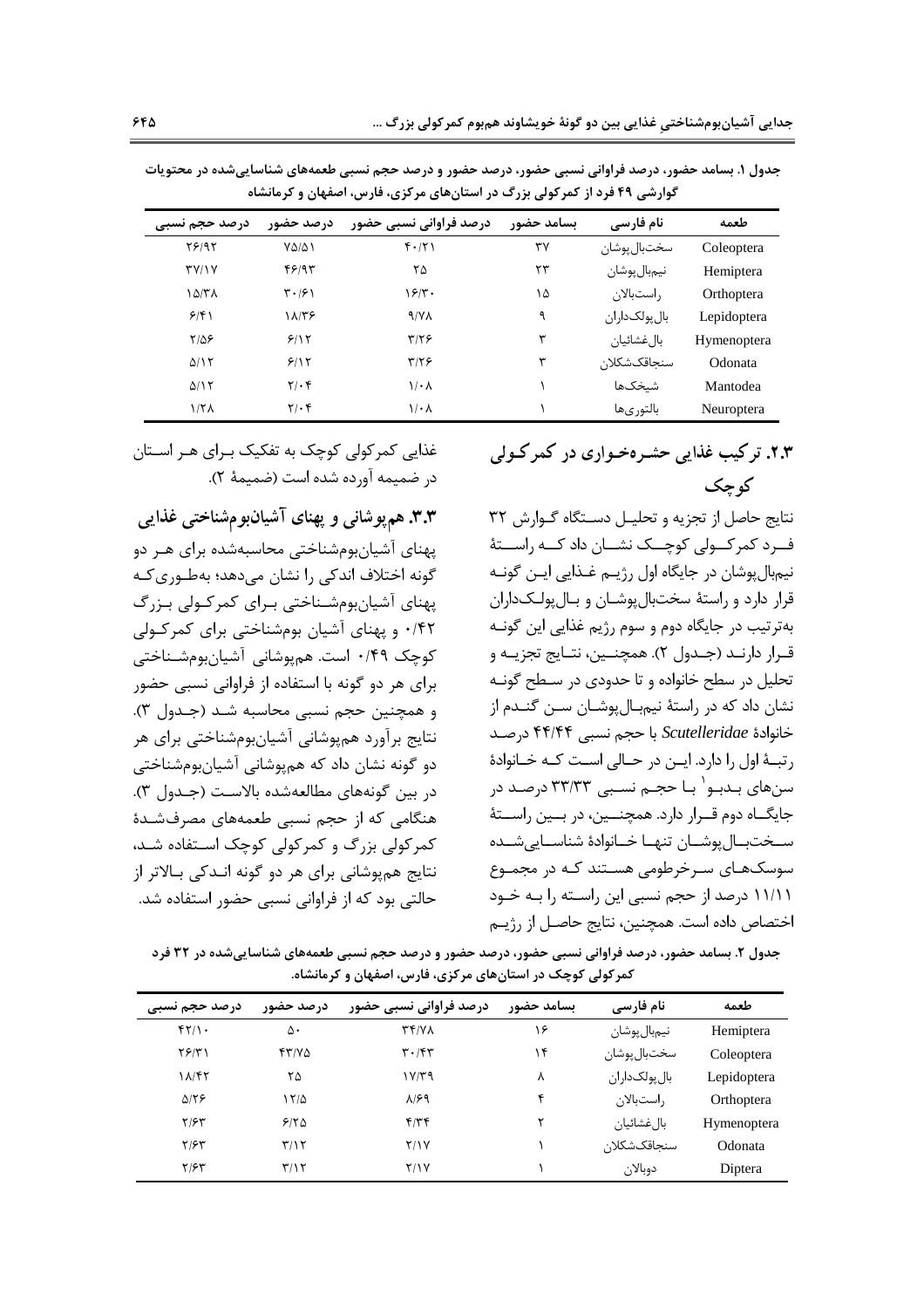$( f , f )$ وجود دارد (جدول

|          | کمرکولی کوچک      |          | کمرکولی بزرگ                 |               |  |
|----------|-------------------|----------|------------------------------|---------------|--|
| حجم نسبي | فراوانی نسبی حضور | حجم نسبي | فراوانی نسبی حضور            |               |  |
| ۷۷۹.     | •/YY∆             | ۰۰۱      | $\cdots$                     | کمر کولی بزرگ |  |
| 1        | ۱۰۰               | ۷۷۹/     | $\cdot$ / $V \vee \triangle$ | کمرکولی کوچک  |  |

جدول۳. هم پوشانی اشیانبومشناختی محاسبهشده برای کمرکولی بزرگ و کمرکولی کوچک با استفاده از شاخص هورن

نتايج براي هر دوگونه با استفاده از فراواني نسبي حضور و حجم نسبي طعمههاي مورد مصرف محاسبه شد.

**۴.۳.** اندازه کیری سر در راستهٔ نیمبال¢وشان و

اندام دهانی در راستهٔ سختبالپوشان نتـايج حاصـل از انـدازهگيـرى طـول سـر در راسـتهٔ نــيم بـال پوشــان و طــول انــدام دهــاني در راســتهٔ سختبالپوشان نشان داد که براسـاس صـفت طـول سر دو طبقــه ( Large Bugs > 3mm, Small Bugs 2mm >) در راستهٔ نیمبال پوشان و همچنین براسـاس اندام دهانی (ماندیبول) در راستهٔ سختبالپوشـان دو  $\text{Large}$  Mandibles> 2 mm, ) طبقــــــــه . 5 y (SmallMandibles < 1 mm

نتايج حاصل از مقايسهٔ اندازهگيري طـول سـر در راستهٔ نیم.بالپوشان و طــول انــدام دهــانی در راســتهٔ سـختبــالپوشــان تفــاوت معنــادارى را در صــفات اندازهگیریشده نشان مـیدهـد. از آنجـا کـه دادههـا حاصـــل از انـــدازهگیـــری طـــول ســـر در راســـتهٔ نــيم بـال پوشــان و طــول انــدام دهــاني در راســتهٔ سختبـالپوشـان توزيــع نرمـال نداشــتند، از آزمــون ناپارامتریک منویتنی یو برای بررسـی تفـاوت صـفات انـدازهگیـریشـده در کمرکـولی بـزرگ و کوچـک استفاده شد. نتایج نشان داد کـه ایــن دو گونــه در دو صفت اندازهگیریشده به ترتیب طول سر در سنها و طول اندام دهـانی در سوسـكهـا تفـاوت معنـاداری  $P\text{-}value < 0.01$ , U- test = 610;U- test = ) دارند 829). بااین حال، برای بررسی صفات اندازهگیریشـده در دو راستهٔ سختبالپوشان و نیمبالپوشان از آنـالیز كواريانس استفاده شـد. بـراي اسـتفاده از ايـن آنـاليز همگنی واریانسها، همگنی شیب خـط رگرسـیون و همچنین استقلال خطاهـا بـه تفکیـک بررسـی شـد. نتايج حاصل از اين آناليز نشان داد كه فقط در صـفت طول سر در راستهٔ نیمبال پوشان استفادهشدهٔ دو گونهٔ کمرکولی بزرگ و کمرکولی کوچـک تفـاوت معنــادار

نتايج محاسبهٔ درصد فراواني حضـور در صـفت طول سر در راستهٔ نـیمبـالپوشـان نشـان داد کـه سنهای بزرگتر از ۳ میلی متر بـا فراوانـی حضـور ۸۸/۲۳ درصـد جایگـاه اول را در رژیــم غــذایی کمر کــولی بــزرگ دارنــد. درحــالی کــه ســنهــای کوچکتر از ۲ میلے متـر بـا ۱۱/۲۶ درصـد سـهم اندکی از رژیم غذایی این گونه را به خود اختصاص مــیدهنــد (شــکل ۲). همچنــین، نتــایج محاســبهٔ درصد فراوانی حضور صفت اندام دهـانی در راسـتهٔ سختبال پوشان نشان داد که اندام دهانی بزرگتر از ۲ میلیمتر با فراوانی حضور ۸۴/۲۱ درصد جایگــاه اول را در رژیــم غــذایی کمرکــولی بــزرگ دارند. درحـالىكــه نتــايج نشــان داد انــدام دهــانى کوچکتر از ۱ میلی متر با فراوانے حضور ۱۵/۷۸ درصد سهم اندکی از رژیم غذایی ایـن گونـه را بـه خود اختصاص مے دھد (شکل ۲).

همچنین، نتایج محاسبهٔ درصد فراوانی حضـور در صفت طول سر در راستهٔ نیمبالپوشان نشــان داد کــه سنهای بزرگتر از ۳ میلی متر فقط ۱۸/۱۸ درصـد از رژیم غذایی کمرکولی کوچک را بـه خــود اختصــاص دادهاند. این در حالی است که سنهای کوچکتر از ۲ میلی متر با ۸۱/۸۱ درصد جایگاه اول را در رژیم غذايي اين گونــه دارنــد (شـكل ٢). همچنــين، نتــايج محاســـــبهٔ درصــــد فراوانـــــی حضــــور در راســــتهٔ سختبال پوشان نشان داد که اندام دهانی بزرگ تـر از ۲ میلے متــر فقــط ۱۵/۳۸ درصــد از رژیــم غــذایی کمر کولی کوچک را به خود اختصاص میدهنــد. ایــن در حـالى اسـت كـه انـدام دهـانى كوچـكتـر از ١ میلے متبر بنا ۸۴/۶۱ درصد جایگناه اول را در رژینم غذايي اين گونه دارند (شكل ٢).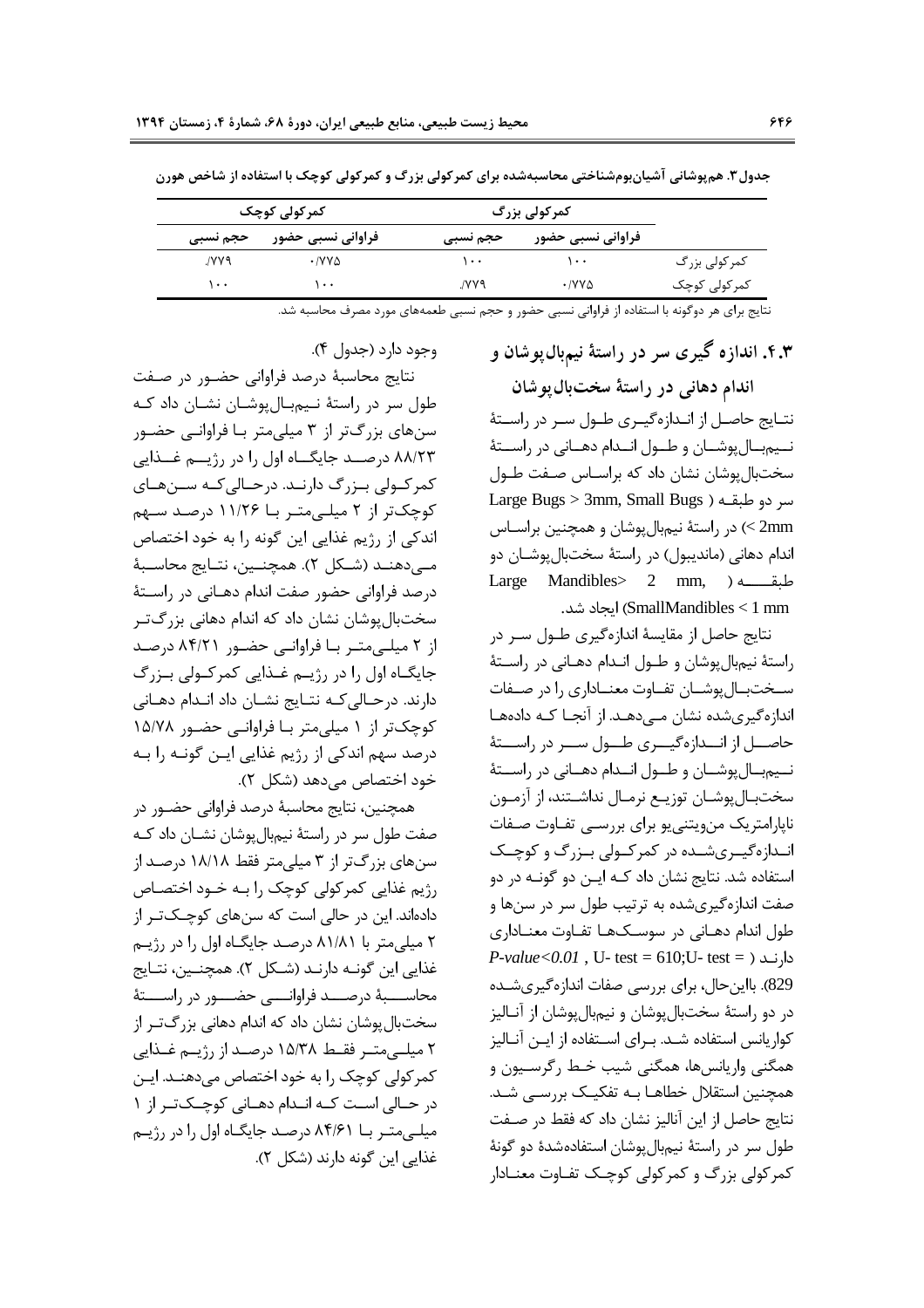جدول۴. نتایج انالیز کواریانس برای دو متغیر طول سر در راستهٔ نیم**.بالپوشان و طول اندام دهانی در راستهٔ سخت بالپوشان در** کمر کولی بزرگ و کمرکولی کوچک

|                        |                        |                   | P-value    |
|------------------------|------------------------|-------------------|------------|
| طول سر درراستهٔ        | تفاوت شيب خطوط رگرسيون | $F = 5.82$        | $P = 0.02$ |
| نيمبال پوشان           | تفاوت محل برخورد با خط | $F = 5.77$        | $P = 0.02$ |
| طول مانديبول در راستهٔ | تفاوت شيب خطوط رگرسيون | $\mathrm{F}=1.22$ | $P = 0.27$ |
| سختبال پوشان           | تفاوت محل برخورد با خط | $F = 0.66$        | $P = 0.42$ |

در این آزمون، طول بدن در هر دو گونه بهمنزلهٔ متغیر کنترل کننده در نظر گرفته شده است.



شکل ۲. درصد فراوانی حضور صفات اندازهگیریشده (طول سر و طول اندام دهانی) در دو راستهٔ نیم**،بال پوشان و راستهٔ** سخت**بال پوشان که بیشترین فراوانی نسبی حضور را در رژیم غذایی کمرکولی بزرگ و کمرکولی کوچک دارند.** 



شکل ۳. مقایسهٔ اندازهٔ سر در راستهٔ نیم؛الپوشان و اندام دهانی در راستهٔ سختبالپوشان بهمنزلهٔ دو طعمهای که بیشترین فراوانی نسبی حضور را در رژیم غذایی کمرکولی بزرگ و کمرکولی کوچک دارند.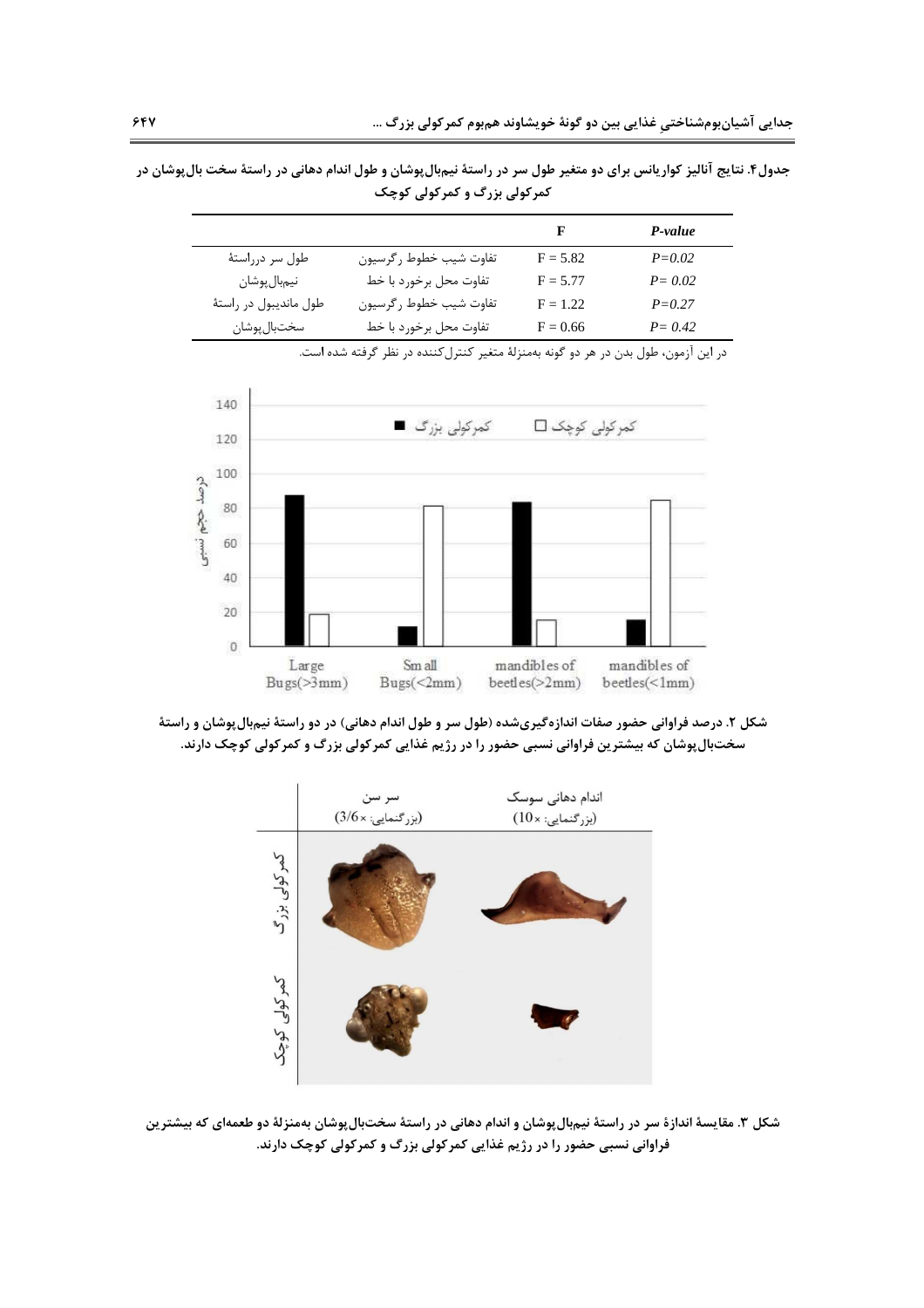۴. بحث و نتیجه گیر ی

شرایط بـومشـناختی تـأثیر بسـزایی در شـكلدهـی ریخت در پرندگان دارد که این موضـوع بــهخــوبی در سهرههای داروین نشان داده شده است ( Grant and Grant, 2002). تحقيقـات درخصــوص ايــن پرنــدگان نشان داده که اندازه و شکل منقـار از طريــق انتخــاب طبیعی در پاسخ به تغییر و تنوع در نوع غـذا، میـزان دسترسیپذیری به منابع غـذایی و همچنـین رقابـت بین گونهای برای غذا تکامل پیدا مے کنـد ( Van der meig and Bout, 2004). برای کمرکولی بزرگ و کوچک نیز میتـوان تفـاوتهـای تغذیـهای ناشـی از رقابت بين گونهاي را عامل اصلي شكلدهـي شـكل و اندازهٔ منقار دانست (Grant, 1975). به عبارت دیگـر، میتوان گفت که تفاوتهای موجود در رژیـم غـذایی دو گونــه، كــه در مطالعــهٔ حاضــر نشــان داده شــد، ویژگیهای ریخت در منقار این دو گونه را تحتتـأثیر قرار داده است (Grant, 1975).

اندازهٔ بدن طعمه بهطور مستقیم متناسب با اندازهٔ بدن طعمهخـوار اسـت ( ,Van der meig and Bout 2004). این تفاوت در انـدازهٔ طعمــه، عــاملی مهــم در جدایی آشیانبومشناختی غذایی گونههای هــم.بوم و Free man and ) حویشاوند نزدیک محسوب می شود .( Lemen, 2007; Andreas *et al* ., 2013 مطالعات متعددي به نقش انـدازهٔ طعمـه در جـدايي آشیانبومشناختی غذایی در گونههای هــم.بوم اشــاره Free man and Lemen,  $2007$ ; شده است ( ^@1 \*@ 1 >@+K C (. Andreas *et al*., 2013 نشان داد که اندازهٔ طعمه نقشــی کلیــدی در جــدایی آشیانبومشناختی غذایی کمرکولی بـزرگ و کوچـک بهمنزلهٔ دو گونـهٔ هـمبوم و خویشـاوند نزدیـک ایفـا ميكند (شكل ٣). نتايج آزمون منويتنييو نيز نشـان داد که این تفاوتها از نظر آماری نیـز معنـادار اسـت. اگرچه در آنالیز کوواریانس فقط صـفت طـول سـر در راستهٔ نیمبال پوشان برای هر دو گونه تفـاوت معنــادار را نشان مىدهد.

از سوی دیگر، شواهد محکمی وجـود دارد کـه نشان مـیدهـد نیـروی نـوکزدن در پرنـدگان بـا

متغیرهایی از قبیل قطر، عرض منقار، اندازهٔ جثه و وزن بــــدن در ارتبـــــاط اســــت ( Cornwalis, 1975;Herrel *et al*., 2005; Van der meig and C@ .( Bout, 2004; Andreas *et al*., 2013 گونه نیز، الگوی مشابهی از ارتباط بین صفتهـایی چون قطر و عرض منقار و نیز اندازهٔ بدن با نیـروی نوکزدن بهدست آمده است (يوسـفي و همکـاران، دادههای منتشرنشده)؛ به طوری کـه در کمرکـولی بزرگ اندازهٔ قطر و عـرض منقـار نسـبت بـه طـول منقار بـزرگ<code>تـر از کمرکـولی کوچـک اسـت. ایـن</mark></code> ویژگی به کمرکولی بزرگ این امکان را میدهـد از حشرات بزرگتری نسـبت بـه کمرکـولی کوچـک تغذيه كند.

گرنت در سال ۱۹۷۵ شـواهدی بـرای جـدایی تغذیه دو گونه در تابستان از دانههـا و میــوههـا در رشته كـوه زاگـرس ارائـه كـرده اسـت. نتـايج ايـن مطالعه نیز نشــان داد کــه شــواهد قابــل اســتنادی برای جدایی رژیم غذایی حشرهخواری این دو گونه در فصل بهار قابل ارائه است. بر این اساس، به نظر میرسد کـه ایـن دو گونـه در نـواحی هـم.بوم در رشــته كــوه زاگــرس بــه ســوى حــداكثر جــدايى آشیانبومشناختی غذایی و درنتیجه حداکثر تلاش برای پرهیز از رقابت بر سر منابع ضروری محدود و مورد نیاز برای بقا و تولید مثل پیش رفتهانـد. بـا وجود اين، مطالعات تكميلي جهت تعيين ابعاد مختلف آشیانبومشناختی غذایی ایـن دو گونــه در ناحیهٔ ناهم.بوم (در منتهاالیــه شــرقی ایــران بــرای کمرکولی بـزرگ و در خـارج از مرزهـای ايـران در اروپــا بــراي كمركــولى كوچــك) و مقايســهٔ آن بــا یافتههای این پژوهش پیشنهاد میشود.

## تشکر و قدردان<sub>ی</sub>

نگارندگان بر خود لازم میدانند از زحمـات آقايــان عباس محمدي، عبدالرسول يوسفي، علــي رضـايي، اصغر کشاورز، حمیدرضا شمسـی و سـجاد تـوکلی برای همکاری در امر نمونهبرداری تشکر و قدردانی كنند.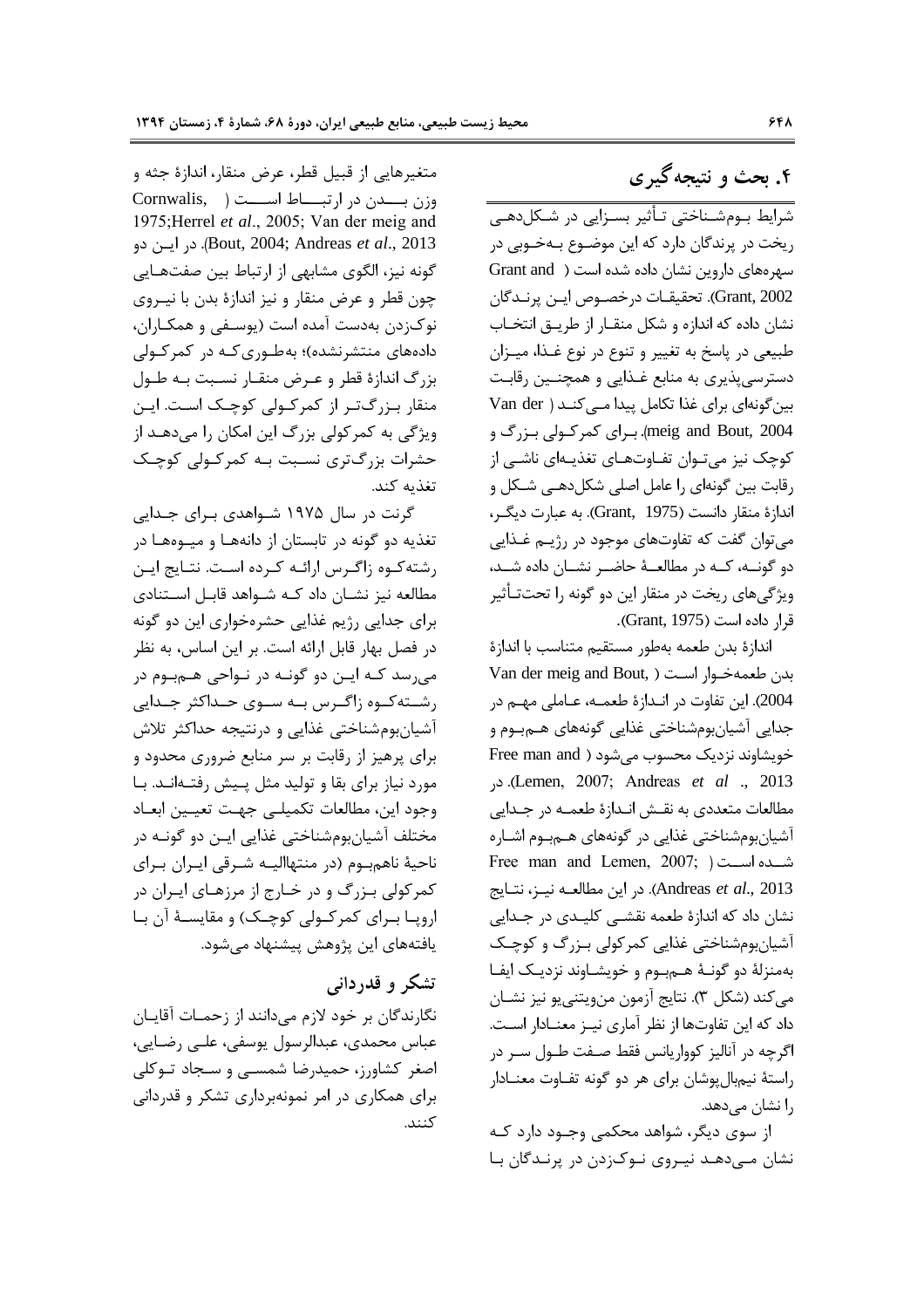| درصد حضور                    | درصد فراوانی نسبی حضور    | بسامد حضور  | نام فارسی     | طعمه        | مكان نمونهبرداري |
|------------------------------|---------------------------|-------------|---------------|-------------|------------------|
| $\Lambda f/\Upsilon$         | $f\Delta/Y$               | ۱۶          | سختبال يوشان  | Coleoptera  |                  |
| $\Delta V/\lambda q$         | T1/FT                     | $\setminus$ | نيمبال پوشان  | Hemiptera   |                  |
| 10/Y                         | $\lambda/\Delta Y$        | ٣           | راستبالان     | Orthoptera  | استان مرکزی      |
| <b><i>ID/VA</i></b>          | $\lambda/\Delta Y$        | ٣           | بال يولکداران | Lepidoptera |                  |
| $\Delta/\Upsilon$            | $Y/\Lambda\Delta$         | $\lambda$   | بالغشائيان    | Hymenoptera |                  |
| $\Delta/\Upsilon$            | $Y/\Lambda\Delta$         | $\lambda$   | سنجاقكشكلان   | Odonata     |                  |
| $YY/\mathcal{F}$             | $TY/\Lambda Y$            | ۱۴          | سختبال پوشان  | Coleoptera  |                  |
| $T1/\Delta V$                | 19/71                     | ۶           | نيمبال پوشان  | Hemiptera   |                  |
| fV/Tf                        | Yf/Y                      | ٩           | راستبالان     | Orthoptera  |                  |
| $Y \setminus / \cdot \Delta$ | $\lambda \cdot / \lambda$ | ۴           | بال پولکداران | Lepidoptera | استان فارس       |
| $\Delta/\Upsilon$            | $\mathbf{Y}/\mathbf{Y}$   | $\lambda$   | بال غشائيان   | Hymenoptera |                  |
| $\Delta/\Upsilon$            | $Y/Y$ .                   | $\lambda$   | سنجاقكشكلان   | Odonata     |                  |
| $\Delta/\Upsilon$            | $Y/Y$ .                   | $\lambda$   | شيخكها        | Mantodea    |                  |
| $\Delta/\Upsilon$            | $Y/Y$ .                   | ١           | بالتورىها     | Neuroptera  |                  |
| 66166                        | ۳۶۱۳۶                     | ۴           | سختبال پوشان  | Coleoptera  |                  |
| $\tau\tau/\tau\tau$          | $\lambda/\lambda/\lambda$ | ٢           | نيمبال پوشان  | Hemiptera   | استان اصفهان     |
| $\Delta \cdot$               | <b>TY/TY</b>              | ٣           | راستبالان     | Orthoptera  |                  |
| 18188                        | 9/19                      | $\lambda$   | بال پولکداران | Lepidoptera |                  |
| 18188                        | 9/19                      | $\lambda$   | سنجاقكشكلان   | Odonata     |                  |
| ۶.                           | $\tau\tau/\tau\tau$       | ٣           | سختبال پوشان  | Coleoptera  |                  |
| $\lambda \cdot$              | 44/44                     | ۴           | نيمبال پوشان  | Hemiptera   | استان کرمانشاه   |
| $\mathsf{r}$ .               | 11/11                     | $\lambda$   | بال پولکداران | Lepidoptera |                  |
| $\mathsf{r}$ .               | 11/11                     | ١           | بالغشائيان    | Hymenoptera |                  |

ضمیمهٔ ۱. بسامد حضور، درصد فراوانی نسبی حضور و درصد حضور طعمههای شناساییشده در محتویات گوارشی ۴۹ فرد از کمرکولی بزرگ به تفکیک در استانهای مرکزی (۱۹)، فارس (۱۹)، اصفهان (۶) و کرمانشاه (۵)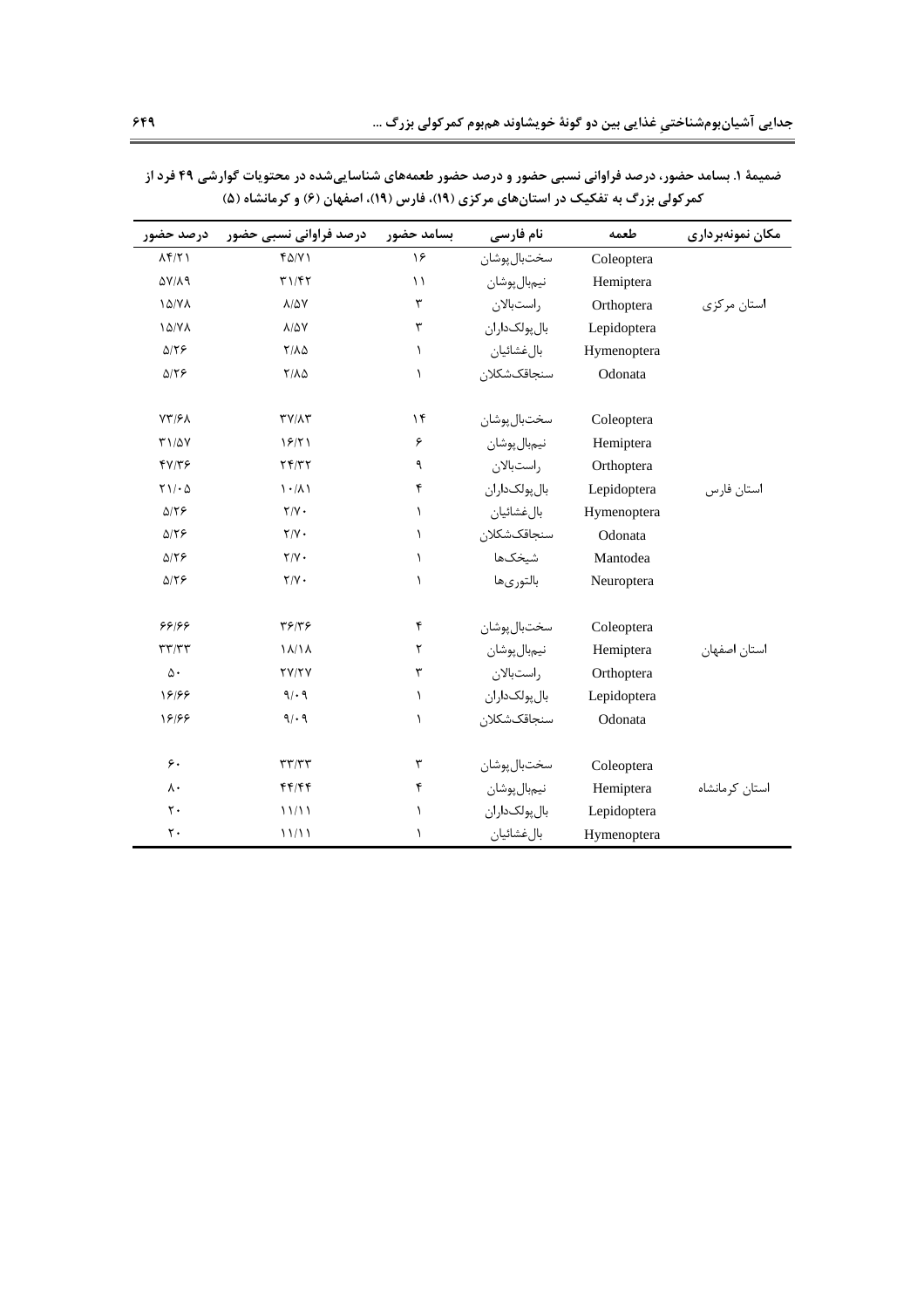| درصد حضور           | درصد فراوانی نسبی حضور     | بسامد حضور | نام فارسی      | طعمه        | مكان نمونهبرداري |
|---------------------|----------------------------|------------|----------------|-------------|------------------|
| $\Delta \cdot$      | $\tau\tau/\tau\tau$        | ۴          | سختبال پوشان   | Coleoptera  |                  |
| 55/2                | 41/99                      | ۵          | نيمبال پوشان   | Hemiptera   |                  |
| $17/\Delta$         | $\Lambda/\Upsilon\Upsilon$ | $\lambda$  | راستبالان      | Orthoptera  | استان مرکزی      |
| $17/\Delta$         | $\Lambda/\Upsilon\Upsilon$ | $\lambda$  | بال یولک داران | Lepidoptera |                  |
| $17/\Delta$         | $\Lambda/\Upsilon\Upsilon$ | $\lambda$  | سنجاقكشكلان    | Odonata     |                  |
| $\mathfrak{r}$ .    | 58199                      | ۴          | سختبال پوشان   | Coleoptera  |                  |
| ۵٠                  | $\tau\tau/\tau\tau$        | ۵          | نيمبال پوشان   | Hemiptera   |                  |
| $\mathcal{L}$       | 8188                       | $\lambda$  | راستبالان      | Orthoptera  | استان فارس       |
| $\mathsf{r}\cdot$   | $\mathsf{r}$ .             | ٣          | بال یولک داران | Lepidoptera |                  |
| $\mathcal{L}$       | 8188                       | $\lambda$  | بالءضائيان     | Hymenoptera |                  |
| $\mathcal{L}$       | 8188                       | $\lambda$  | دوبالان        | Diptera     |                  |
| f(f)/f              | $\tau\tau/\tau\tau$        | ۴          | سختبال پوشان   | Coleoptera  |                  |
| $\tau\tau/\tau\tau$ | ۲۵                         | ٣          | نيمبال پوشان   | Hemiptera   |                  |
| $\tau\tau/\tau\tau$ | ٢۵                         | ٣          | راستبالان      | Orthoptera  | استان اصفهان     |
| 11/11               | $\Lambda/\Upsilon\Upsilon$ | $\lambda$  | بال پولکداران  | Lepidoptera |                  |
| 11/11               | $\Lambda/\Upsilon\Upsilon$ | $\lambda$  | بال غشائيان    | Hymenoptera |                  |
|                     |                            |            |                |             |                  |
| ۶.                  | $\tau\tau/\tau\tau$        | ٣          | سختبال پوشان   | Coleoptera  |                  |
| ۶.                  | $\tau\tau/\tau\tau$        | ٣          | نيمبال پوشان   | Hemiptera   | استان كرمانشاه   |
| ۶.                  | $\tau\tau/\tau\tau$        | ٣          | بال پولکداران  | Lepidoptera |                  |

ضمیمهٔ ۲. بسامد حضور، درصد فراوانی نسبی حضور و درصد حضور طعمههای شناساییشده در محتویات گوارشی ۳۲ فرد از کمرکولی کوچک به تفکیک در استانهای مرکزی (۸)، فارس (۱۰)، اصفهان (۹) و کرمانشاه (۵)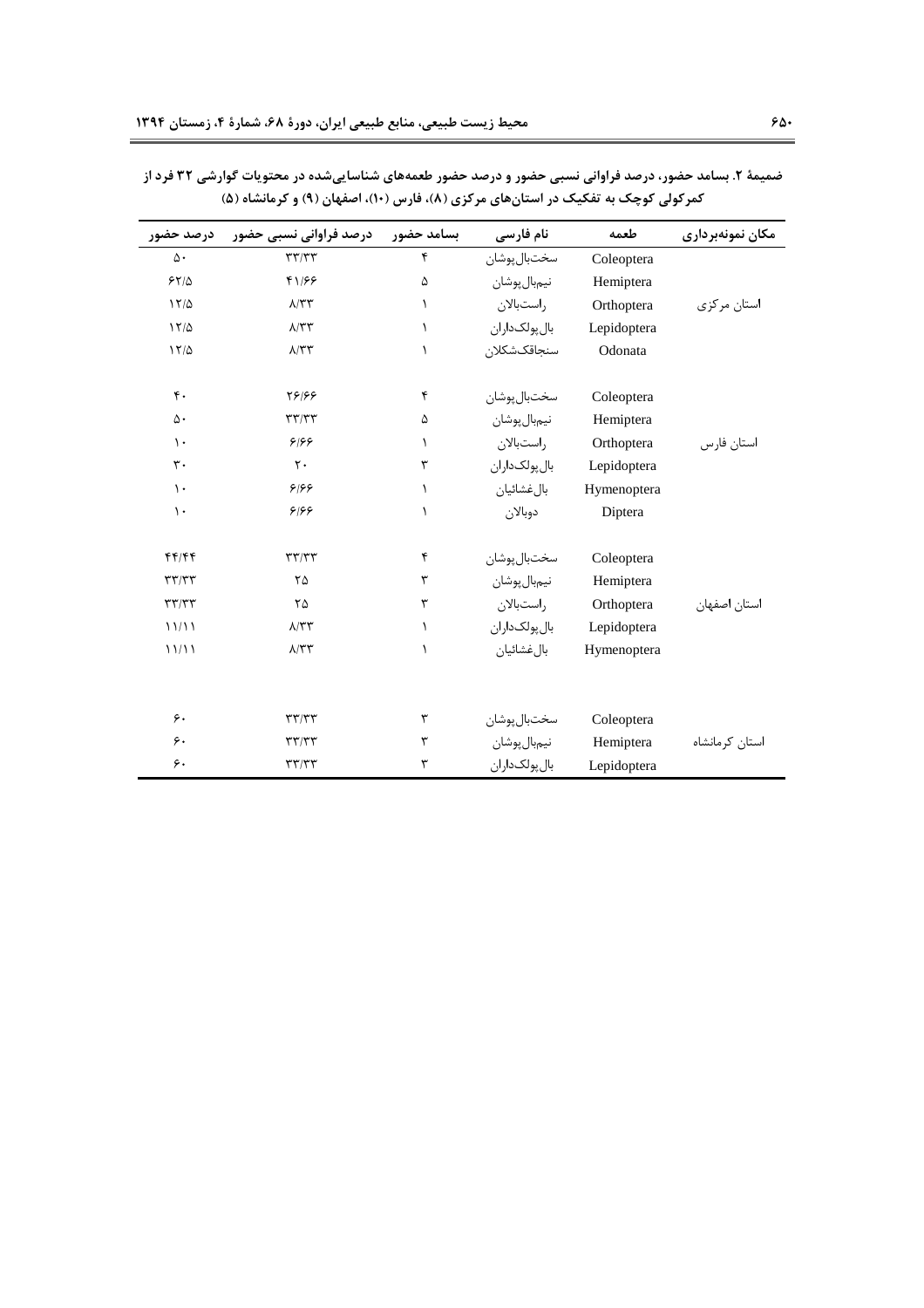#### **REFRENCES**

- 1. Alatalo, R.V., Moreno, J (1987) Body size, interspecific interactions, and use of foraging sitesin tits (Paridae). Ecology 68, 1773-1777.
- 2. Andreas, M., Reiter, A., Cepakova, E and Marcel, U (2013) Body size as an important factor determining trophic niche partitioning in three syntopic rhinolophid bat species. Biologia: 170-175.
- 3. Brown, W. L. and Wilson, E. O (1956) Character displacement. Systematic Zoology. 7.49-64.
- 4. Cornwallis, L. (1975). The Comparative Ecology of Eleven Species of Wheatear (Genus Oenanthe) in SW Iran, University of Oxford.
- 5. Freeman, P. W. and C. A. Lemen (2007). Using scissors to quantify hardness of insects: do bats select for size or hardness? Journal of Zoology 271(4): 469-476.
- 6. Gause. G  $F(1973)$  the struggle for existence. Williams and Wilkins, Baltimore. Maryland, USA.350P.
- 7. Grant, P. R. (1972). Convergent and divergent character displacement. Biological Journal of the Linnean Society 4(1): 39-68.
- 8. Grant, P. R (1975) The classical case of character displacement. Evolutionary Biology. 8, 237-337.
- 9. Grant, P.R and Grant, B.R (2002) Adaptive radiation of Darwin's finches. American Scientist, 90, 130-139.
- 10. Harz, K (1975) Orthopteren Europa's/the Orthoptera of Europe Vol. 2, Series Entomologica, Springer, 941 p.
- 11. Herrel, A., Podos, J., Hubber, S.K and Hendry, A.p (2005) Evolution of bite force in Darwin's finches: a key role for head width. Journal of evolutionary biology.18, 669-675.
- 12. Huey, R.B., Pianka, E.R (1981) ecological consequences of foraging mode. Ecology 62, 991-999.
- 13. Hutchinson G. E (1957) Concluding Remarks. Cold Spring Harb Symposium Quantify Biology, 22, 415-427
- 14. Hutchinson G. E (1978) an introduction to population ecology. Yale University, New Haven.220 p.
- 15. Kaboli, M., Aliabadian, M and Prodon, R segregation, behavioural  $(2007)$ Niche differences, and relation to morphology in two Iranian syntopic wheatears: Oenanthe lugens persica and O. oenanthe libanotica. Vie ET Milieu, Life and Sciences, 57: 137-148.
- 16. Krebs C.J (1999) Ecological Methodology. Second edition. Addison Wesley Longman, Inc., New York, 620 pp.
- 17. Lack, D (1945) The Ecology of Closely Related Species with Special Reference to Cormorant (Phalacrocorax carbo) and Shag (P. aristotelis). Journal of Animal Ecology 14, 12-16.
- 18. Lack, D (1947) Darwin's Finches, Cambridge (United Kingdom): Cambridge.350 p.
- 19. Levin's R (1968) Evolution in Changing Environments: Some Theoretical Explorations. Princeton University Press, Princeton, NJ, USA, 132 pp.
- 20. Losos, J. B. (2000). Ecological character displacement and the study of adaptation. Proceedings of the National Academy of Sciences 97(11): 5693-5695.
- $21.Lu$ , X., et al.  $(2011)$ . "Niche segregation between two alpine rosefinches: to coexist in extreme environments." Evolutionary Biology 38(1): 79-87.
- 22. Mayr, Ernst (1970) Populations, Species, and Evolution. Cambridge: Belknap Press of Harvard University Press.532p.
- 23. Moermond, T.C (1979) Habitat constraints on the behavior, morphology, and community structure of Anolis lizards. Ecology 60: 152-164.
- 24. Pianka, E.R (1975) Niche relations of desert lizards. In: Cody, M., Diamond, J. (Eds.), Ecology and Evolution of Communities. Harvard University Press, Harvard.355 p.
- 25. Schluter, D (2000) Ecological character displacement radiation. in adaptive American Naturalist. 156: 4-16.
- 26. Schoener, T.W (1965) the evolution of bill size differences among sympatric congeneric species of birds. Evolution 19: 169-213.
- 27. Triplehorn, C. A., Johnson, N. F. and Borror, D. J (2005) Borror and DeLong's introduction to the study of insects, 7th Ed. Thompson Brooks. University Press. 864 p.